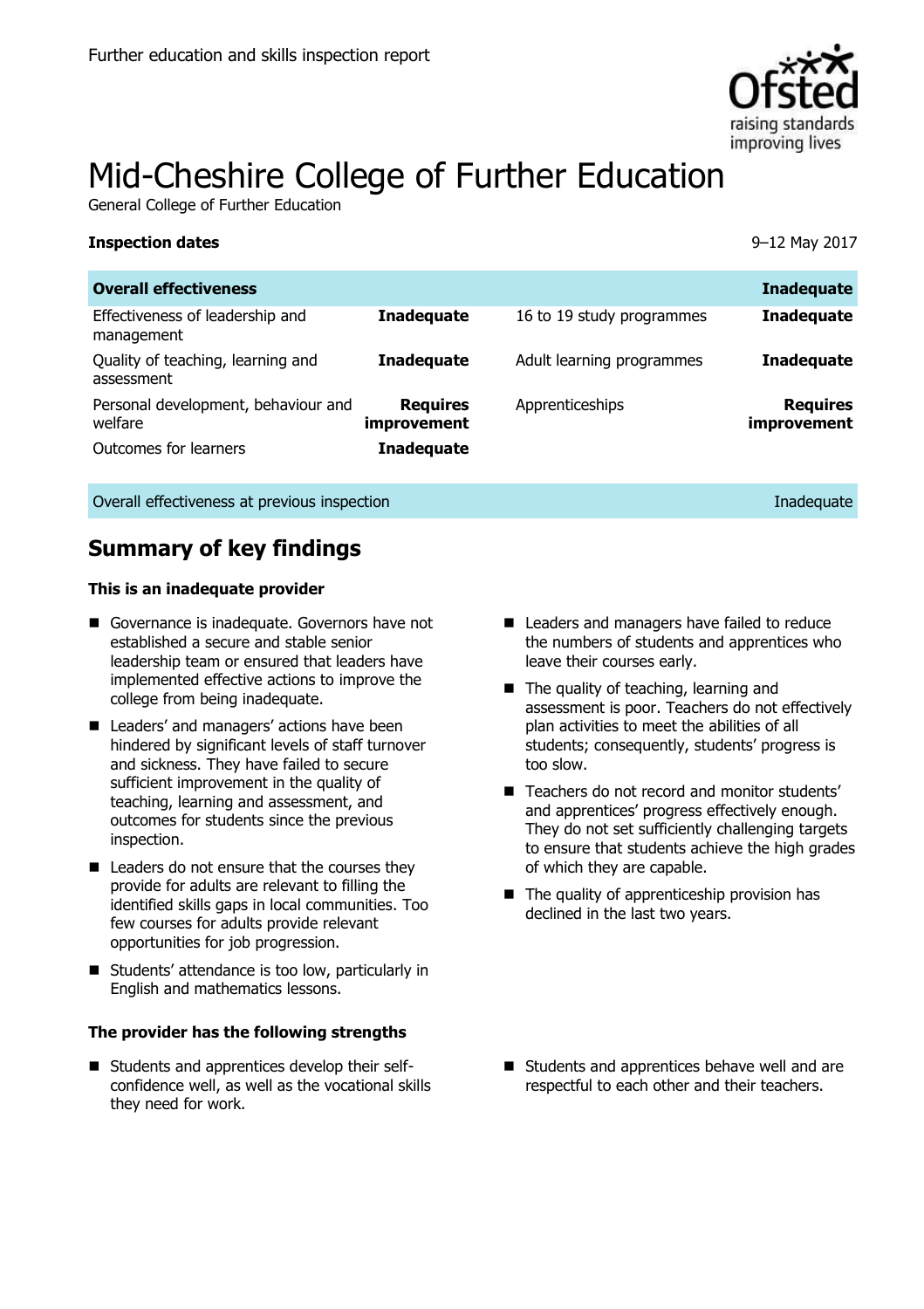

# **Full report**

### **Information about the provider**

- Mid-Cheshire College is located in Vale Royal, a rural and urban district of Cheshire. It provides education and training for approximately 1,700 students, over two-fifths of whom full-time 16- to 19-year-olds. The college provides courses from entry level up to level 5 in a range of vocational subjects, the largest of which are arts, media and engineering. The vast majority of students attend the main college site in Hartford, just outside Northwich, and a small minority of students attend the Winsford site. Mid-Cheshire College works with three subcontractors.
- Approximately 334,000 people live in the local authority of Cheshire West and Chester, and around 40% of the population have qualifications at level 4 or above. This is higher than the regional average. The proportion of students in Cheshire who achieve five GCSEs at grades A\* to C, including English and mathematics, is higher than the national average. Levels of unemployment are at 4%, and are lower than the regional and national averages.

### **What does the provider need to do to improve further?**

- Ensure that governors strengthen their oversight arrangements, and provide effective challenge to senior leaders, in order to bring about rapid improvements in teaching, learning and assessment and students' outcomes.
- Governors, leaders and managers should:
	- establish high-quality and stable leadership and management
	- improve the accuracy of self-assessment and set challenging targets to improve quality
	- ensure that improvement targets are meticulously and consistently monitored so that students and apprentices across all courses benefit from rapid and sustained improvements.
- Leaders should resolve swiftly the staffing issues so that students and apprentices have consistency in the staff who teach and assess them.
- Leaders and managers should work closely with partners to ensure that the provision for adults is relevant to local employment opportunities, and supports local and national priorities.
- Leaders, managers and teachers should improve students' attendance and reduce the numbers of students and apprentices who leave without achieving their qualifications.
- Teachers should plan effectively to meet the abilities of students and apprentices. They should be ambitious in challenging students to achieve their potential and provide clear and constructive feedback on how they can improve their work and attain higher grades.
- Senior leaders and managers should ensure that systems to track and monitor students' and apprentices' progress are rigorous and that teachers use them consistently to set targets that challenge students and apprentices to make the progress of which they are capable.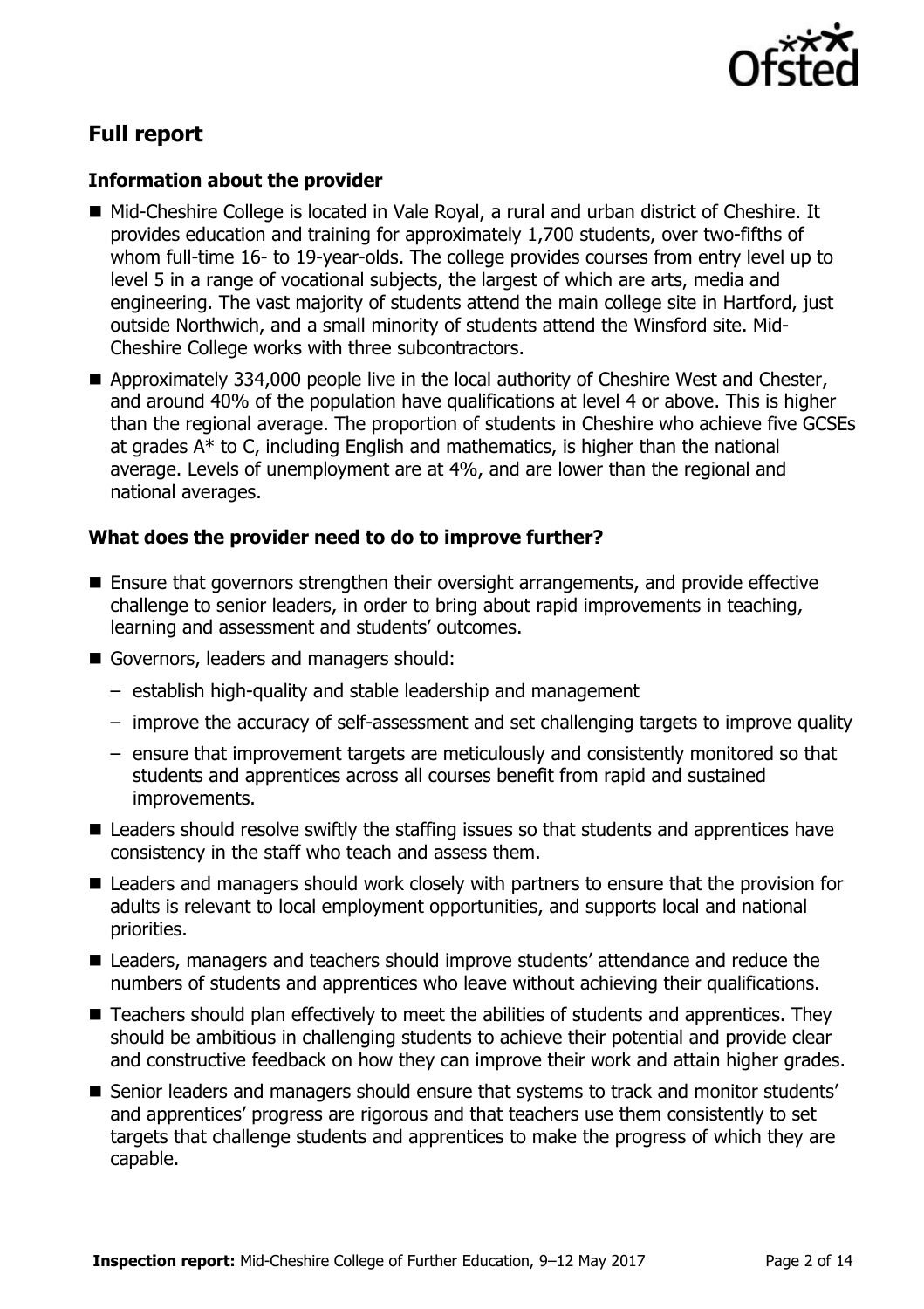

# **Inspection judgements**

### **Effectiveness of leadership and management Inadequate**

- Governors and senior leaders have failed to improve areas identified as weak at the previous inspection. Since the previous inspection the senior leadership team has frequently changed and very recently another new senior team has been appointed. High staff turnover and sickness have negatively affected students' outcomes, which remain low and are below that of similar providers. The quality of teaching, learning and assessment is inadequate, and the quality of the apprenticeship provision has declined.
- The financial status of the college remains very weak. The college is in financial administration and is dependent on the continued support of the funding agency and the proposed merger to ensure that it can continue to operate in the future.
- Self-assessment is insufficiently self-critical and results in weak action planning to secure improvement. In too many instances managers do not identify or evaluate the impact of the actions they have taken on the areas for improvement. Consequently, the associated action plan has failed to result in consistently rapid improvements in teaching, learning and assessment and students' outcomes.
- The regular meetings with managers to monitor course performance have yet to have a swift or positive impact on the progress being made to improve the quality of provision. Managers do not routinely follow up the impact of actions agreed in monitoring meetings, even when the action is identified as urgent. As a result, managers do not intervene consistently, or on a timely basis, to improve students' outcomes.
- Leaders and managers do not challenge weaknesses in teaching, learning and assessment effectively to ensure that all students make at least the progress expected of them. Managers now use the outcomes of the observations of teaching, learning and assessment to support the professional development of staff to improve their practice. However, these actions have not lead to rapid improvements in the quality of teaching and learning across all courses.
- The curriculum provision is narrow, particularly for adults. The current offer does not meet the needs of students or the communities served by the college. The extent to which the provision for all students can be developed and sustained over time is unclear and is currently dependent on the proposed merger taking place.
- Leaders and teachers do not set high enough expectations for students' attendance. Attendance is too low, particularly in English and mathematics lessons. Furthermore, a significant number of 16- to 19-year-olds, and adult students, have persistently low or sporadic attendance.
- In a few curriculum areas, local businesses work well with teachers to develop students' understanding and work-related skills by enabling students to apply the theoretical concepts learned in the classroom in real industry environments.
- The initiatives that senior leaders have implemented to improve student's behaviour and attitudes to learning are effective. Consequently, students and apprentices are respectful to each other, and to their teachers.
- Managers have made good progress in the current year in ensuring that a much greater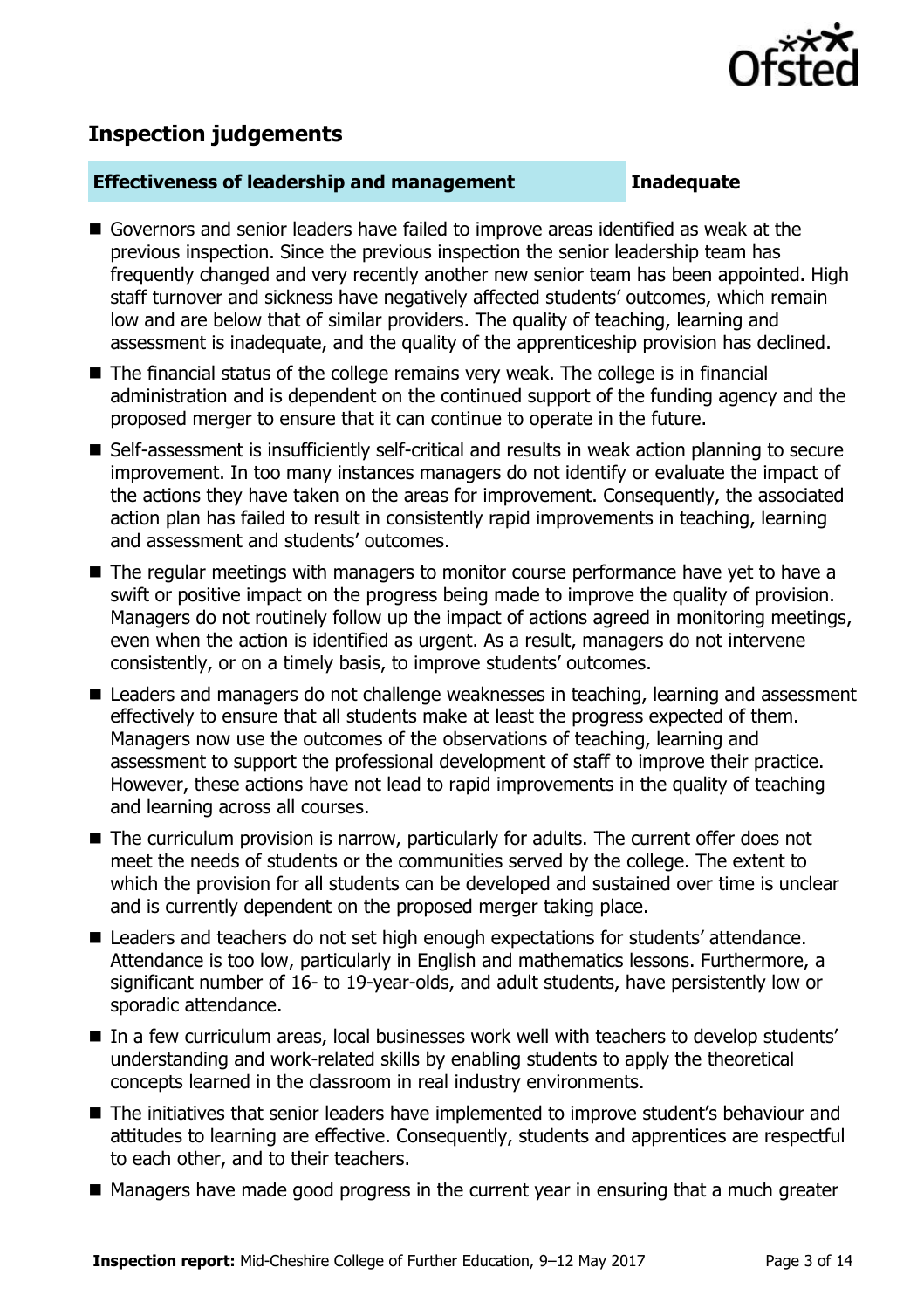

proportion of students undertake work experience and enrichment opportunities than at the previous inspection.

### **The governance of the provider**

- Governance is inadequate.
- Governors have been far too slow to address the areas for improvement identified in the previous inspection report and subsequent monitoring visits, and too many areas for improvement are yet to be rectified successfully.
- Governors do not challenge leaders effectively. The information provided by senior leaders to governors about performance does not enable them to challenge leaders about underperformance effectively. This includes the decline in the achievement rates of students and apprentices on several courses, and an overall decline in attendance. Reports to governors are descriptive and often overly positive, resulting in governors not fully understanding the extent of the weaknesses in the college.

### **Safeguarding**

- The arrangements for safeguarding are effective. However, the inspection team found some administrative weaknesses in systems and processes and health and safety, for which senior leaders took very swift action during the inspection to address the concerns raised.
- One governor, who is well informed about safeguarding, works effectively to create a link between governance and with the college's safeguarding team.
- Most students know how to keep themselves safe. Staff development is effective in giving staff the confidence to make appropriate referrals, where any cause for concern exists, to enable early intervention. Managers act promptly on any safeguarding or bullying referral and work effectively with relevant agencies, including social care providers, to fully resolve the issues.

### **Quality of teaching, learning and assessment Inadequate**

- The quality of teaching, learning and assessment is inconsistent across subjects, levels and types of programmes, with too much remaining weak. Teachers do not plan activities that sufficiently challenge students and apprentices to make the progress of which they are capable. In too many lessons, the pace of learning is slow and students become disengaged.
- Teachers' expectations of what students and apprentices can achieve are still too low in too many subjects. Too few students meet or exceed their minimum target grades. This is particularly the case for full-time level 3 students aged 16 to 19, where around half are not expected to achieve their minimum target grade this year.
- Few teachers and assessors check or extend students' and apprentices' learning sufficiently, resulting in inadequate development of their knowledge, skills and understanding.
- In too many instances, teachers do not provide students and apprentices with good enough feedback to help them to improve their work, or to achieve the grades of which they are capable. In many cases, student assessment feedback sheets are incomplete.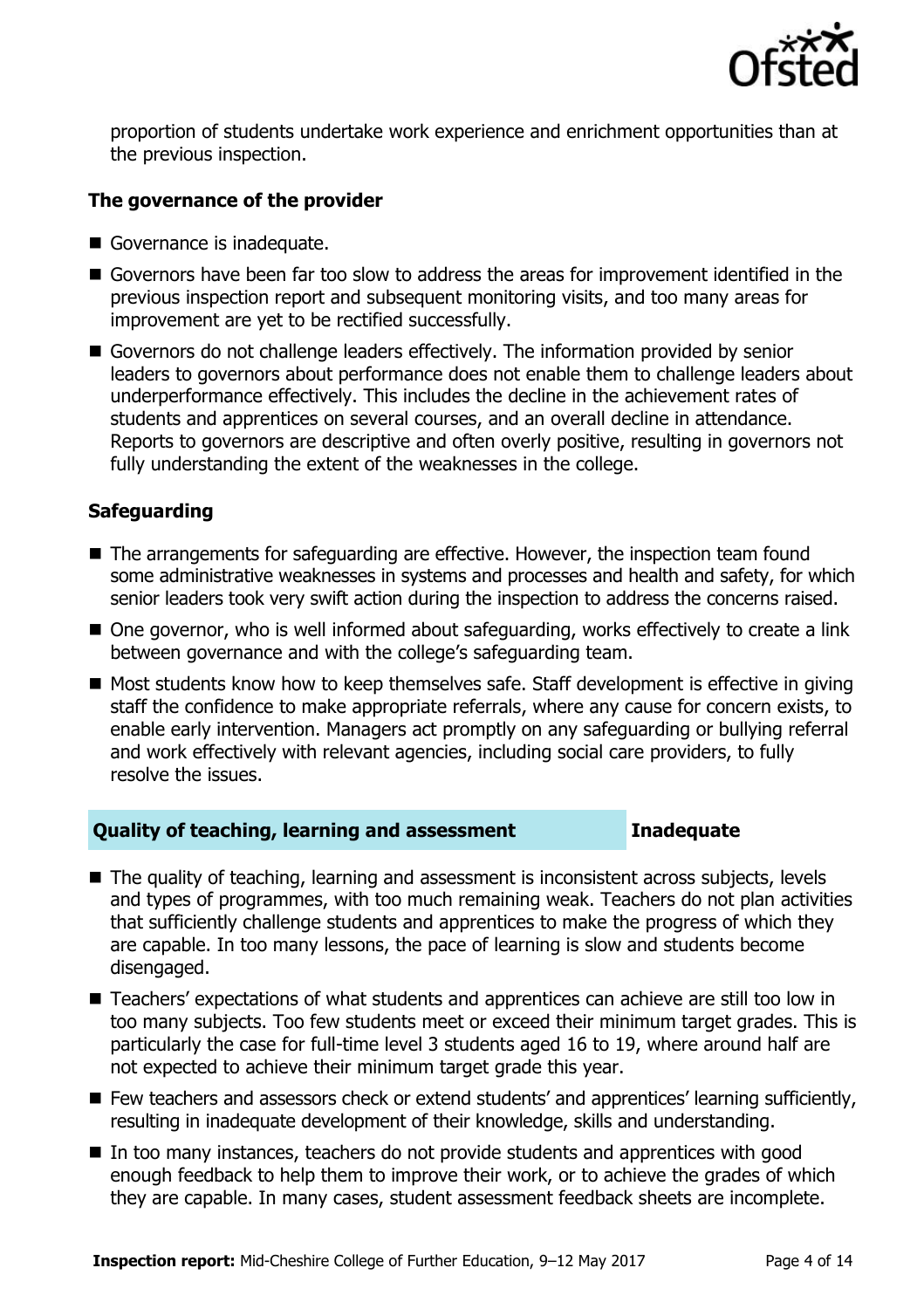

Teachers do not consistently apply the college standard to the correction of spelling, grammar and punctuation. In the few areas where teachers provide detailed feedback, including art and design, applied science, and health and social care, students are able to improve the quality of their work.

- Teachers and assessors do not set students sufficiently challenging and precise targets. Few teaching staff routinely use the electronic monitoring system and as a result the tracking of students' performance is not effective. For example, on a few level 2 courses for students aged 16 to 19, all of the students were set a minimum target grade of pass, irrespective of their prior attainment. On most full-time adult courses, students' target grades are low.
- $\blacksquare$  Most students and apprentices are not aware of their target grades, or the progress that they are making towards them. Teachers do not use the information held on the electronic monitoring system effectively to support students to make sufficient progress. Furthermore, a lack of timely and targeted intervention by teachers hinders students' and apprentices' progress.
- Students' development of English and mathematics skills remains poor. In English and mathematics lessons, frequent timetable and staff changes have hindered students' progress. Too few teachers in vocational lessons develop or reinforce the language skills needed in their subject areas. For a minority of apprentices, teachers develop apprentices' English and mathematical skills well. For example, in business administration an apprentice was able to select and use formal language for communication with customers. Managers have very recently put in place actions to improve English and mathematics across the college, but the impact on whether these actions will lead to an improvement in students' skills, and their achievement of qualifications in these subjects, is not yet evident.
- Teachers in vocational practical lessons use their skills and expertise well so that students and apprentices develop industry-standard skills and knowledge that prepare them well for work. For example, in a science lesson adult students successfully cultured several single colonies of E.coli bacteria, and in hairdressing, students cut and colour hair with confidence and use these skills in part-time jobs in salons.
- Staff identify students' support and additional learning needs quickly. Staff provide effective support in class both to small groups and on a one-to-one basis, which helps this group of students achieve as well as they can. Students value the support they receive from their teachers, and this helps prepare them for their next steps. For example, students in performing arts were well prepared for their university interviews, because of the support they had received from their teacher.
- The very small number of students who have special educational needs and/or disabilities have well-established transition plans. Their programmes meet their individual specific needs and they achieve well on their learning programmes.

### **Personal development, behaviour and welfare <b>Requires improvement**

■ Attendance is low for learners aged 16 to 19 and adult students, with a significant minority having persistently low or sporadic attendance. Too many students are not punctual for lessons, which disrupts learning for others. Poor attendance by students and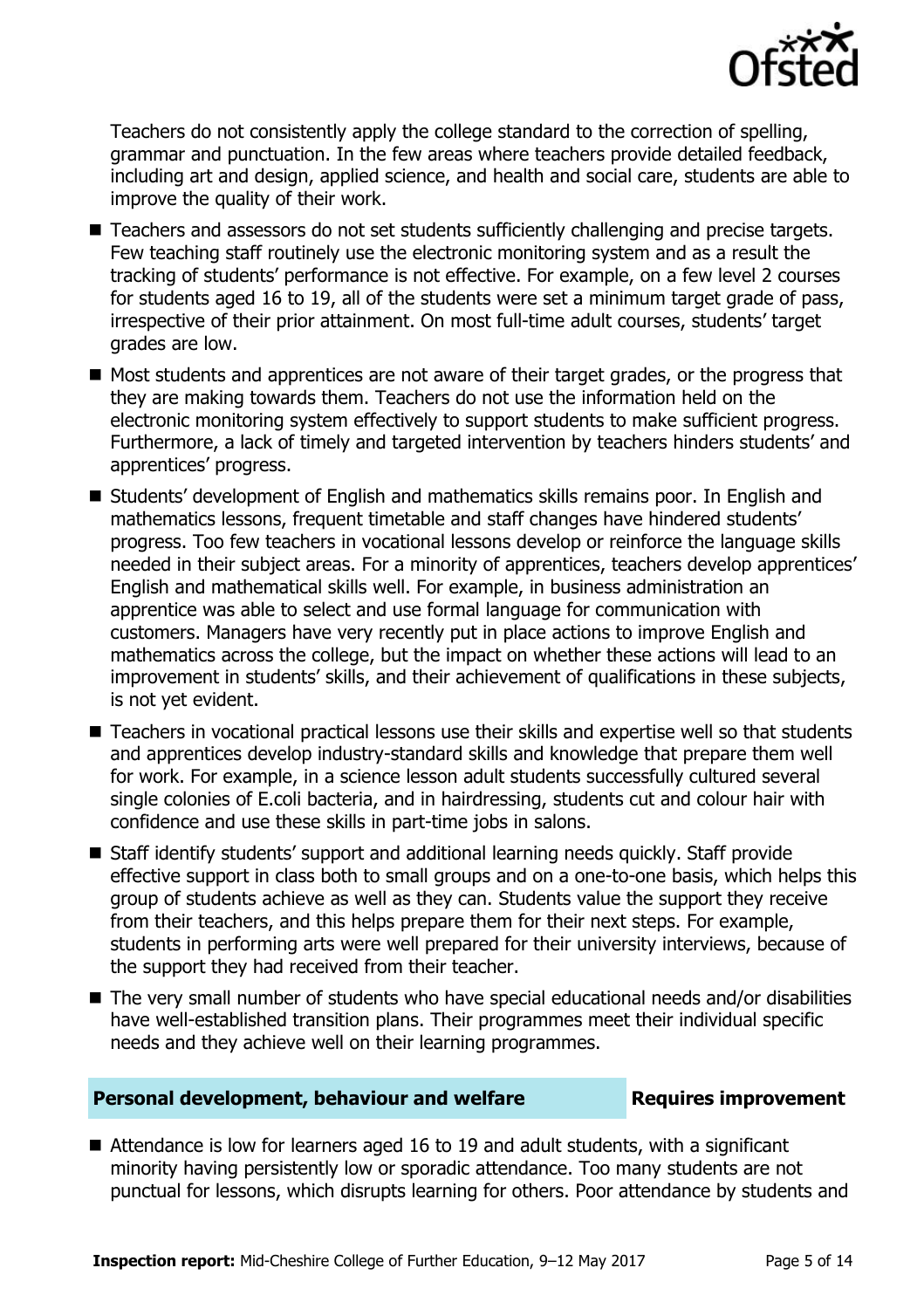

apprentices in English and mathematics lessons hinders their current progress. In a minority of classes students are disengaged from their learning and show a lack of care and respect for their teachers and surroundings.

- A minority of students and apprentices do not demonstrate a good understanding of how to keep themselves and others safe from extremism and radicalisation. Students and apprentices feel safe and know to whom they can report any concerns. Students have a good understanding of how to protect themselves from the risks associated with the use of the internet and are able to give examples of how to keep themselves safe online.
- The understanding of British values for students aged 16 to 19 requires improvement. In many instances, students do not have sufficient awareness of social and ethical issues to prepare them for life in modern British society. Adult students and apprentices have a well-developed understanding of British values, and equality and diversity.
- Careers information, advice and quidance is weak for those students who wish to progress to employment. Staff do not provide effective or timely advice or guidance to help students develop realistic plans for their future careers. Students who are intending to progress to higher education receive good advice and guidance to help them make appropriate university choices. For example, business students were very positive about the support they had received in completing their university personal statements and applications, and this has resulted in offers to universities.
- Managers respond effectively to bullying or safeguarding issues, and students are clear about how to report any concerns they have. Apprentices use their knowledge of their rights and responsibilities well in the workplace.
- The vast majority of students aged 16 to 19 benefit from external work placements, and many experience a wide range of activities, including guest speakers, work-related visits and links with employers. Students and apprentices gain valuable experience of the skills required to work in their vocational area, and develop broader employability skills such as teamwork, communication skills and working with employers. Apprentices apply the knowledge and skills they have learned in their place of work, which makes a positive contribution to their employers' business.
- The majority of students and apprentices are well behaved and respectful of their peers and teachers, creating a supportive learning environment in which they develop good social skills. In a minority of lessons, low-level disruption hinders students' progress and students' use of inappropriate language goes unchallenged by their teachers. Adult students demonstrate positive attitudes and behaviours to learning and gain confidence on their learning programmes, which improves their personal well-being.

### **Outcomes for learners Inadequate**

- Achievement rates are low. For students aged 16 to 19, who account for over two-fifths of the college's provision, achievement rates in 2015/16 are below that of similar providers. Achievement rates are particularly poor in construction, motor vehicle, hairdressing and beauty therapy. The number of students aged 16 to 19 who remain on their courses to the end has declined since the previous inspection, and remains lower than that of similar providers.
- The proportion of adults who achieve their qualifications has declined since the previous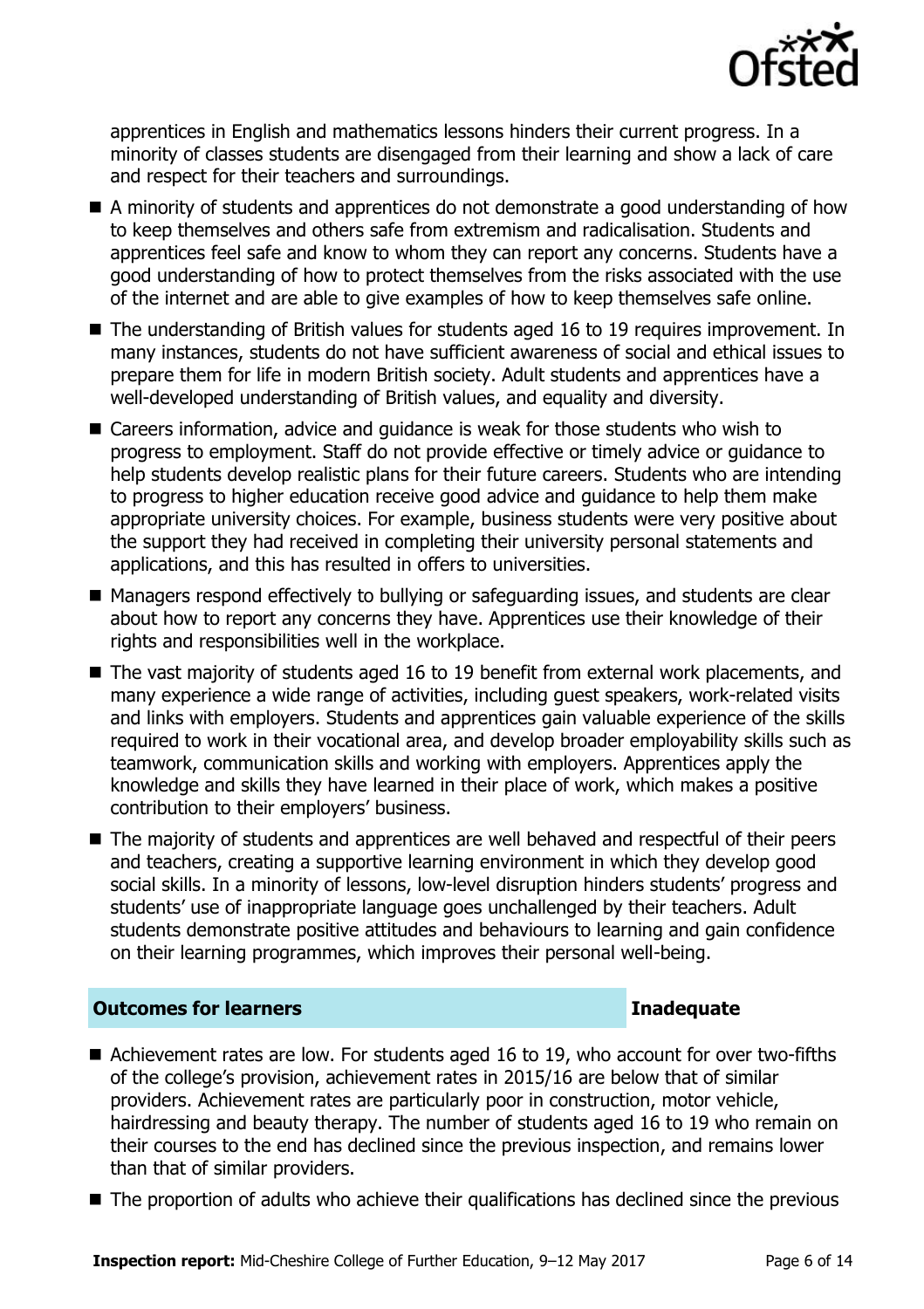

inspection. Achievement rates in 2015/16 are poor on entry-level courses, level 1 courses and level 2 courses, which together make up about three-quarters of the college's adult provision. The number of adult students who remain on their course to the end, though improved since the previous inspection, remains lower than that of similar providers.

- The number of students and apprentices in the current year who have left their course without achieving their qualification is too high.
- The progress that current students make is slow and too many students do not progress far enough from their starting points. Consequently, too few students achieve high grades, develop their skills and reach their full potential.
- Too few students develop their English and mathematics skills sufficiently well and do not make the progress required to improve their GCSE grade. In 2015/16, a significant number of students did not achieve their functional skills English and mathematics qualifications.
- Apprenticeship achievement rates have remained above the national rate for the past three years. However, too many apprentices do not complete their apprenticeships within their planned timescales, and this has declined over the past three years. The progress of current apprentices is slow. Around a third are forecast to make slow progress towards completing within their planned timescales. Almost one half of apprentices who are aged 24 and over, who make up almost half of the apprenticeship cohort, do not complete their apprenticeship within the planned timescales.
- $\blacksquare$  The overall achievement rate in 2015/16 for students who have learning difficulties is lower than that of similar providers, particularly for adults. The very small numbers of students in the current year who have special educational needs and/or disabilities make good progress.
- In 2015/16, female students aged 16 to 18 achieved significantly less than their male peers did. This is a result of low achievement rates in health and social care, and hairdressing and beauty therapy, where the majority of students are female. In-year college data suggests that this gap has narrowed, and the number of females who remain on their courses is marginally higher than that of males.
- The majority of students who remain on their course and pass their qualification progress to further study or employment. While the majority of apprentices remain in employment, the proportion who progress to a higher-level apprenticeship, or gain promotion, is low.

# **Types of provision**

### **16 to 19 study programmes Inadequate**

- Currently, 746 students study a range of vocational programmes from entry to level 3, across 12 subject areas. Almost two-thirds of students study at level 3. The largest areas are art, design and media, health and social care, sport, engineering and construction.
- The quality of teaching, learning and assessment on study programmes is poor, and too many teachers do not challenge students effectively to extend their learning. Consequently, students do not make sufficient progress from their starting points. Teachers do not routinely plan to meet the individual needs of students, resulting in too few students making the progress they should. Where teachers use challenging activities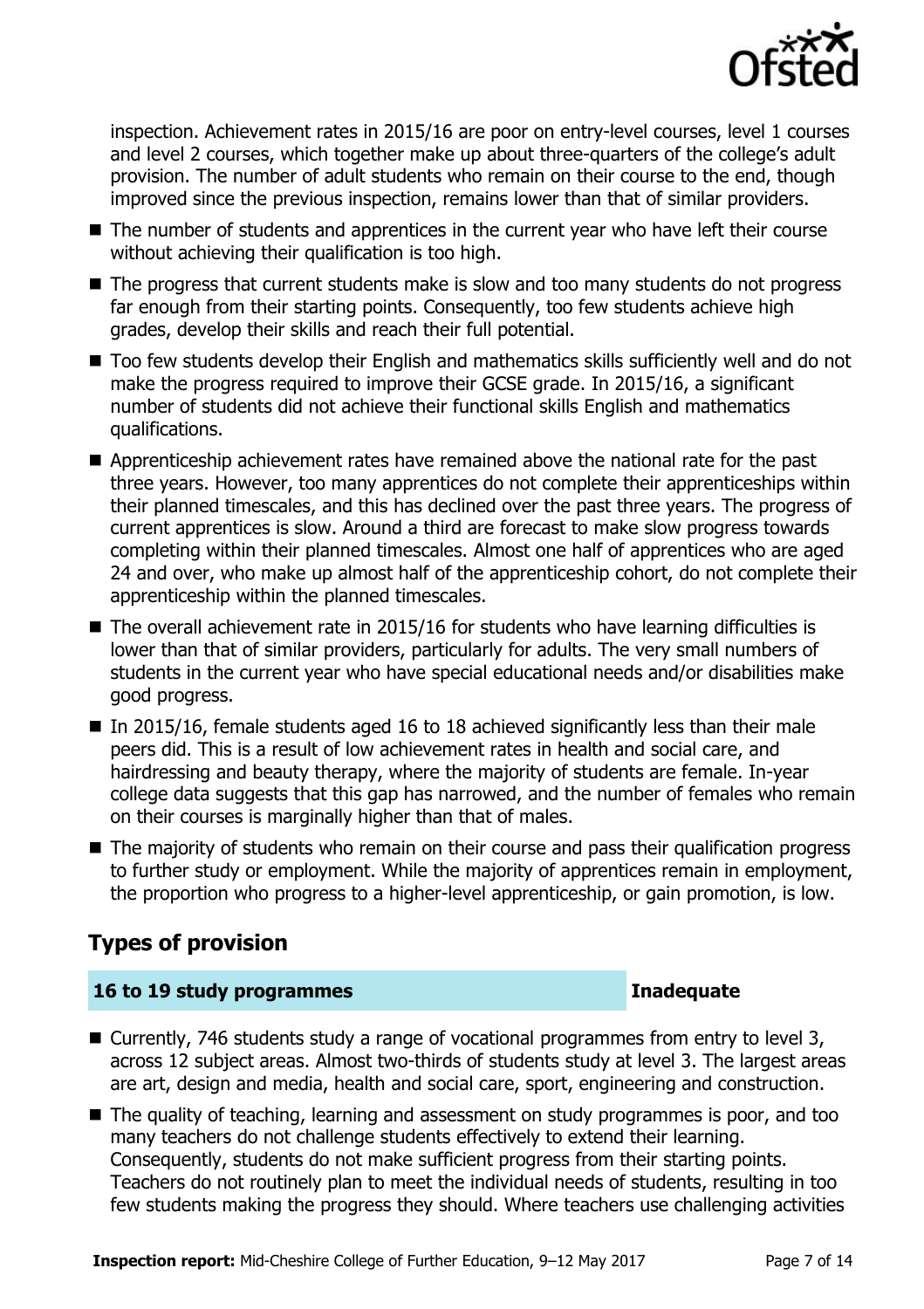

which engage all students, students present their work clearly and confidently.

- Too few teachers plan to incorporate English and mathematics into vocational lessons and as a result, they miss opportunities to develop students' English and mathematics skills and make them relevant to their subject area.
- Teachers' feedback on assessed work does not provide sufficient information about what they need to do to improve in order to meet or exceed their minimum target grade. Student progress reviews are mostly ineffective and have little impact upon improving student outcomes.
- Teachers do not set challenging or rigorous target grades to enable students and apprentices to reach their potential. For example, on level 2 graded courses teachers set all students grades of pass, irrespective of their prior attainment or aspirations.
- The tracking and monitoring of students' progress is not sufficiently rigorous. As a result, leaders and managers do not have a clear overview of students' performance across all study programmes, and they are therefore unable to ensure that teachers have put adequate interventions in place.
- Teachers do not use career plans consistently to support students' ambitions and progression. While support for students progressing to higher education is good, teachers do not supply timely information and guidance for those students planning alternative progression routes.
- Leaders and managers have implemented all aspects of the study programme requirements. The majority of current students benefit from external work experience placements that are relevant to their career aspirations. An increasing number of students benefit from a range of activities, including trips, visits and guest speakers. However, this is not yet consistently available to students in every subject area.
- Students' behaviour in lessons is courteous and supportive of learning. They display high levels of respect for their teachers and peers, and demonstrate positive attitudes to learning, taking pride in their work.
- In a few instances, teachers promote equality and diversity effectively in the curriculum. For example, in fashion and 3D design, students were encouraged to focus on a range of options when choosing their briefs, to extend their knowledge of a diverse society. Fashion students produced projects influenced by the Japanese kimono and the punk era, and in 3D design, students created sculptures to represent dementia.
- Students develop good personal, social and employability skills. This includes the use of live briefs, working in commercial salons, and the development of transferable skills such as team-working, communication and problem-solving. For example, in graphic design, students have recently worked on a live brief for a local housing trust and they have developed all the promotional material for the upcoming college production.
- Students understand how to keep themselves safe. Students know how to report any concerns they have and most speak confidently about the dangers of radicalisation.
- Students who have special educational needs and/or disabilities benefit from well-planned support and programmes designed to meet their specific individual needs. The effective use of specialist support and learning support staff in lessons enables students with high needs to make good progress and achieve their targets and qualifications.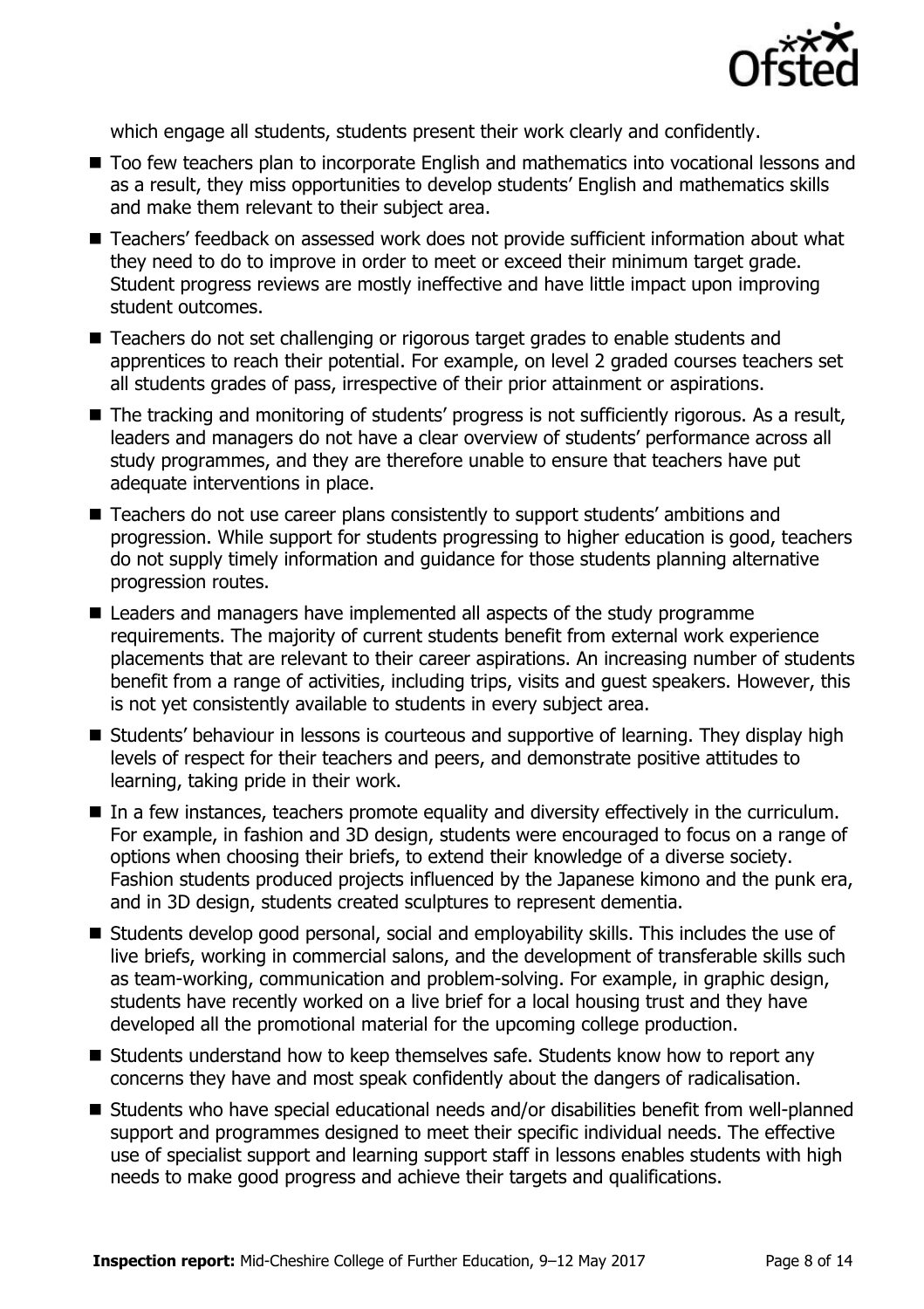

### **Adult learning programmes Inadequate**

- There are currently 416 students on adult learning programmes across 12 subject areas. Adults make up one-quarter of the college's provision, and students undertake a range of full-time and part-time courses from entry to level 4.
- Leadership on adult learning programmes is weak. Leaders and managers have failed to focus the current adult provision on the economic needs of the area and specific skills gaps. Adult learning programmes do not ensure that students develop the vocational and employment skills they need to meet the job opportunities in the region.
- Leaders and managers do not receive accurate, up-to-date data, which hampers their ability to improve the provision. For example, they are unable to identify precisely the number of adults who are currently on courses.
- $\blacksquare$  Too many students leave their courses early and do not achieve their qualifications. Despite the measures which managers have introduced to reduce the number of students who leave their full-time courses, too many students continue to leave this provision.
- Attendance is low in too many lessons, and too many adults arrive late for lessons. A significant minority of adults have persistently poor attendance, and as a result, too many students do not make the progress of which they are capable. In many cases teachers do not challenge poor attendance and punctuality.
- Teaching and learning on adult courses is weak, and changes to teaching staff, because of staff turnover and absence, disrupt learning. As a result, adult students are not making the progress expected of them for this stage in the academic year.
- Teachers do not set high enough expectations of what their students can achieve, and they do not plan lessons well enough to challenge and inspire students. In the majority of lessons students complete the same tasks, despite their different starting points. Consequently, students move off-task, lose focus and do not make sufficient progress. Too often, the target grades that teachers set are too low.
- Subject teams do not record accurately students' in-year progress and consequently do not take appropriate action to ensure that students make expected progress. In a few instances, subject teachers record accurately students' progress and achievements, which students use to make improvements on their work; however, teachers do not use this consistently across the different courses.
- In too many instances, teachers do not provide effective feedback that helps students improve their work, or achieve the high grades of which they are capable. Teachers do not routinely identify spelling, grammar and punctuation errors in students' work. Consequently, students are not developing the skills to improve the quality of their written work because they are unaware of their mistakes.
- Careers information, advice and quidance is weak. In too many instances, students do not have a clear understanding of their future career and study opportunities and are uncertain about their next steps. A small number of adult learners who have been on college courses for over six years have yet to receive advice on future job opportunities. Advice and guidance about higher education provides good information to a very small number of adults, which helps them make informed decisions about their next steps.
- Teachers promote health and safety in practical lessons well and, as a result, students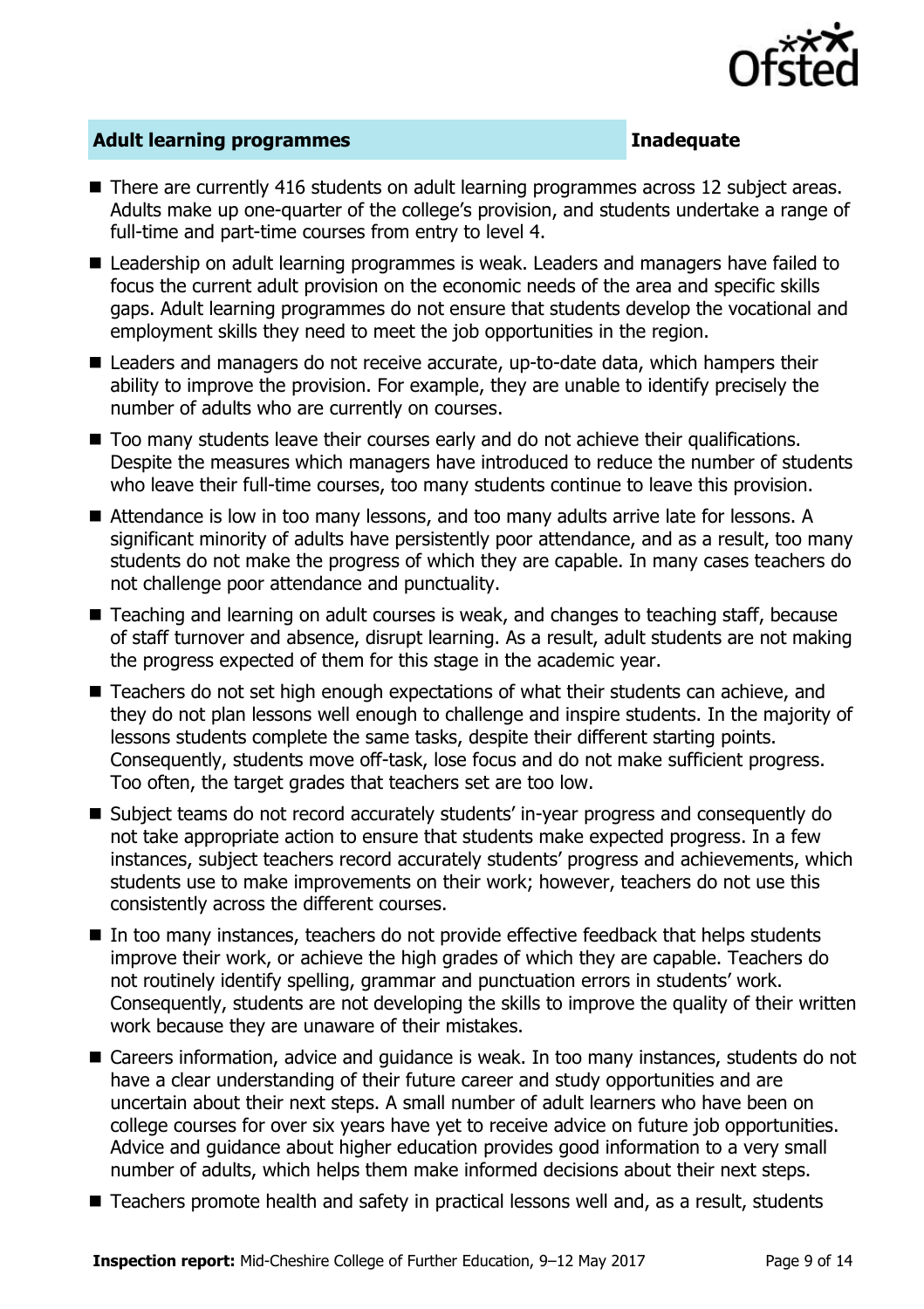

work safely and keep themselves and others safe.

■ Students demonstrate appropriate attitudes and behaviours for work. Those who attend regularly are confident and motivated, and have a professional approach to learning.

### **Apprenticeships Requires improvement**

- Apprenticeships account for almost one third of the college's provision and programmes are offered in six subject areas, of which over half are at intermediate level. The largest proportion of the 527 apprentices are in health and social care and business administration. The majority of apprentices are aged 19 and older.
- The quality of apprenticeship provision has declined since the previous inspection. Leaders and managers have failed to stem the decline in the number of apprentices who do not achieve their programme within their planned timescales. Too many current apprentices make slow progress, and managers' actions have not been swift enough, or consistently enough applied, to improve apprentices' progress.
- Leaders and managers are too slow in putting in place adequate staffing arrangements. As a result, too many apprentices on electrical, construction and motor vehicle programmes make slow progress.
- Teachers and assessors do not challenge apprentices sufficiently to extend their learning. They do not check learning effectively, and lessons lack pace. As a result, too many apprentices do not make the progress of which they are capable. A minority of apprentices do not have their spelling, punctuation or grammar routinely corrected. Consequently, they are unable to learn from errors.
- Assessors' reviews for apprentices require improvement. Too many reviews do not enable apprentices to understand fully their progress and what they need to do next. Employers do not always participate in reviews, and are not involved sufficiently in setting apprentices' targets. Review meetings fail to rectify the slow progress too many apprentices are making, although they take place at regular intervals, and are effective in reinforcing apprentices' understanding of health and safety.
- The provision of English and mathematics for apprentices is not consistently good across programmes. Functional skills teachers do not address poor punctuality effectively, and attendance in lessons is low. This results in apprentices' making slow progress in achieving their framework, particularly in health and social care. In some vocational activities, assessors embed the development of English and mathematics effectively. For example, engineering apprentices use formulae and calculations routinely in estimations and measurements.
- Careers information, advice and quidance for apprentices requires improvement. Apprentices who complete and achieve their qualification gain sustained employment. However, too few apprentices progress to higher-level programmes or gain promotion at work.
- Teachers and assessors ensure that apprentices' understanding of British values is sufficient. However, they have yet to ensure that all apprentices are aware of how to protect themselves from the risks associated with radicalisation and extremism.
- Leaders and managers develop effective partnerships with many employers. These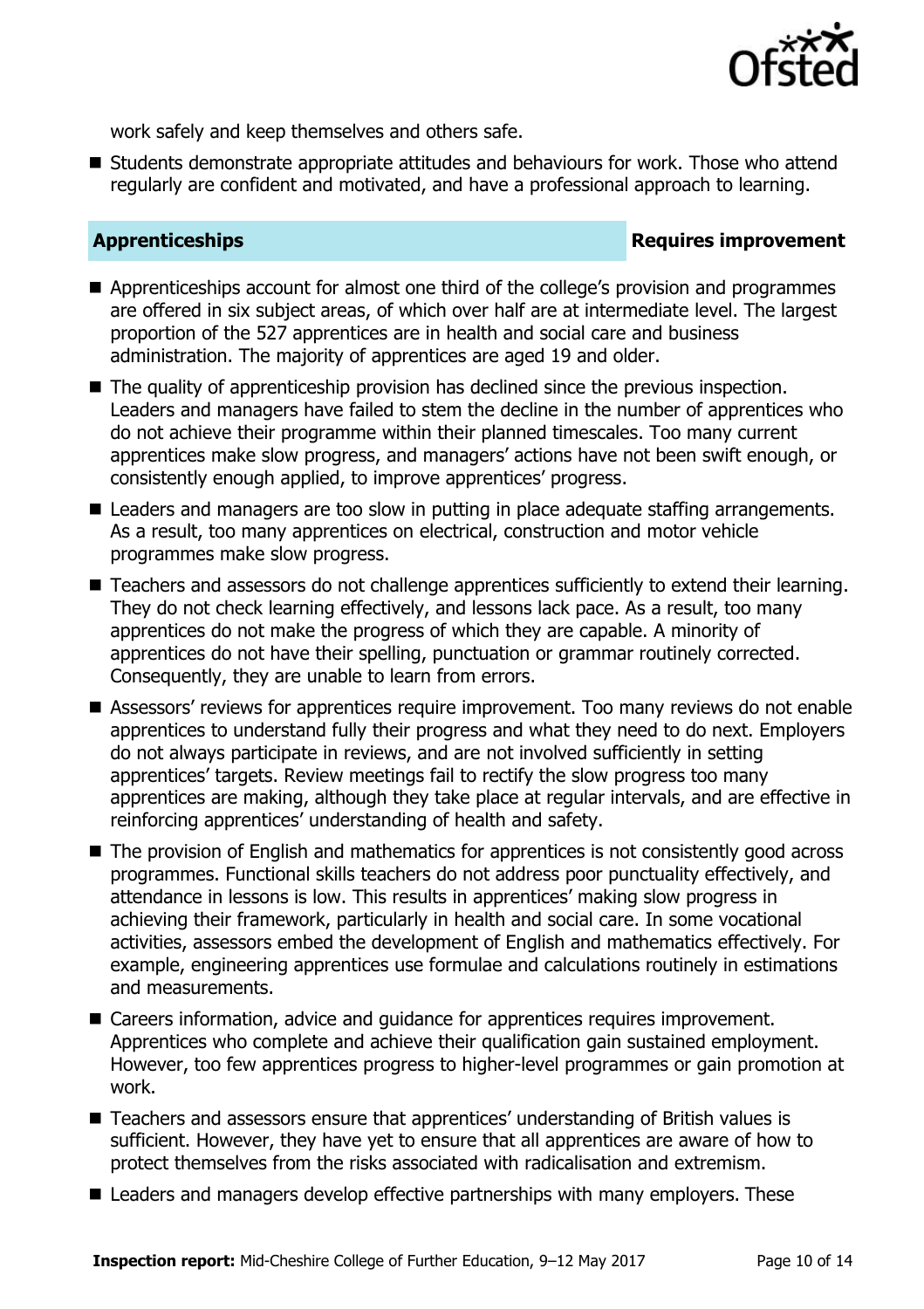

employers are supportive, and provide good training for their apprentices in the workplace. Arrangements to manage the fifth of apprentices who are in subcontracted provision are effective.

- The majority of apprentices develop new workplace skills, and are able to apply their knowledge to contemporary industry standards. A small minority of apprentices engage in additional learning and project work which helps them to do their jobs better.
- Apprentices develop purposeful, personal and employability skills to support workplace performance. They develop confidence, self-esteem and effective communication skills. Apprentices work safely, and have a good understanding of their rights and responsibilities in learning and in the workplace.
- Apprentices have a good understanding of equality of opportunity and diversity. In the more effective activities, teachers apply context to the workplace. For example, childcare apprentices actively use exemplars in the classroom and care situations to demonstrate appropriate use of language, cultural respect and how to challenge stereotypes.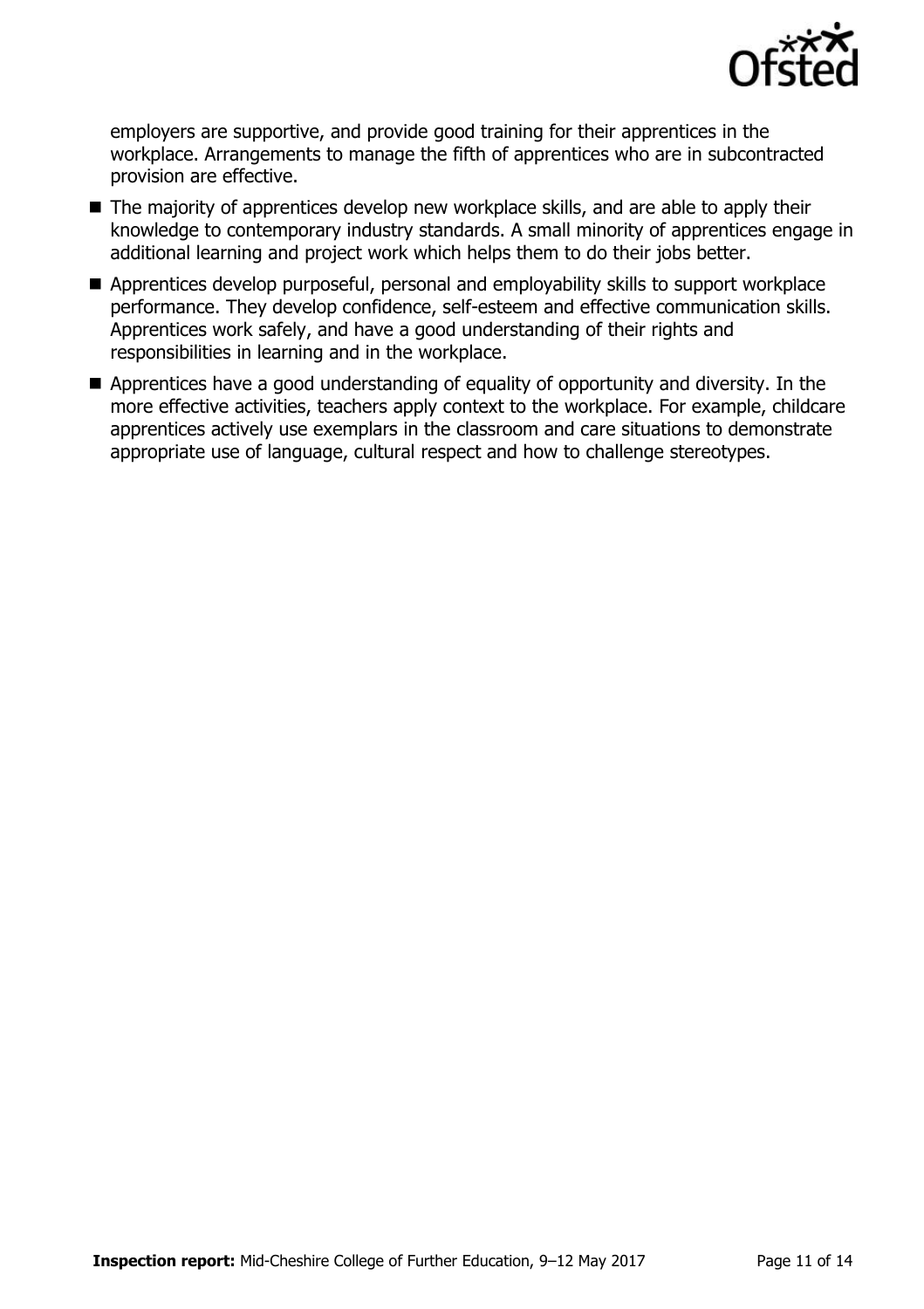

# **Provider details**

| Unique reference number                                                       | 130620                               |
|-------------------------------------------------------------------------------|--------------------------------------|
| Type of provider                                                              | General College of Further Education |
| Age range of learners                                                         | $16+$                                |
| Approximate number of all<br>learners over the previous full<br>contract year | 2,600                                |
| <b>Acting Principal/CEO</b>                                                   | Nichola Newton                       |
| Telephone number                                                              | 01606 74444                          |
| Website                                                                       | www.midchesh.ac.uk                   |
|                                                                               |                                      |

# **Provider information at the time of the inspection**

| Main course or learning<br>programme level                                                      | Level 1<br>or below                                                                                          |       |                    | Level 2   | Level 3   |              | Level 4<br>or above |       |
|-------------------------------------------------------------------------------------------------|--------------------------------------------------------------------------------------------------------------|-------|--------------------|-----------|-----------|--------------|---------------------|-------|
| Total number of learners                                                                        | $16 - 18$                                                                                                    | $19+$ | $16 - 18$          | $19+$     | $16 - 18$ | $19+$        | $16 - 18$           | $19+$ |
| (excluding apprenticeships)                                                                     | 103                                                                                                          | 97    | 180                | 203       | 463       | 114          | $\mathbf 0$         | 2     |
| Number of apprentices by                                                                        | Intermediate                                                                                                 |       | Advanced<br>Higher |           |           |              |                     |       |
| apprenticeship level and age                                                                    | $16 - 18$                                                                                                    |       | $19+$              | $16 - 18$ | $19+$     | $16 - 18$    |                     | $19+$ |
|                                                                                                 | 99                                                                                                           |       | 184                | 75        | 134       | 9            |                     | 26    |
| Number of traineeships                                                                          | $16 - 19$                                                                                                    |       | $19+$              |           |           | <b>Total</b> |                     |       |
|                                                                                                 |                                                                                                              |       |                    |           |           |              |                     |       |
| Number of learners aged 14 to<br>16                                                             |                                                                                                              |       |                    |           |           |              |                     |       |
| Number of learners for which<br>the provider receives high-<br>needs funding                    | 10                                                                                                           |       |                    |           |           |              |                     |       |
| Funding received from:                                                                          | Education Funding Agency and Skills Funding Agency                                                           |       |                    |           |           |              |                     |       |
| At the time of inspection, the<br>provider contracts with the<br>following main subcontractors: | Cheshire Fire and Rescue Authority<br>Salmas Beauty Academy Limited<br><b>SHL Training Solutions Limited</b> |       |                    |           |           |              |                     |       |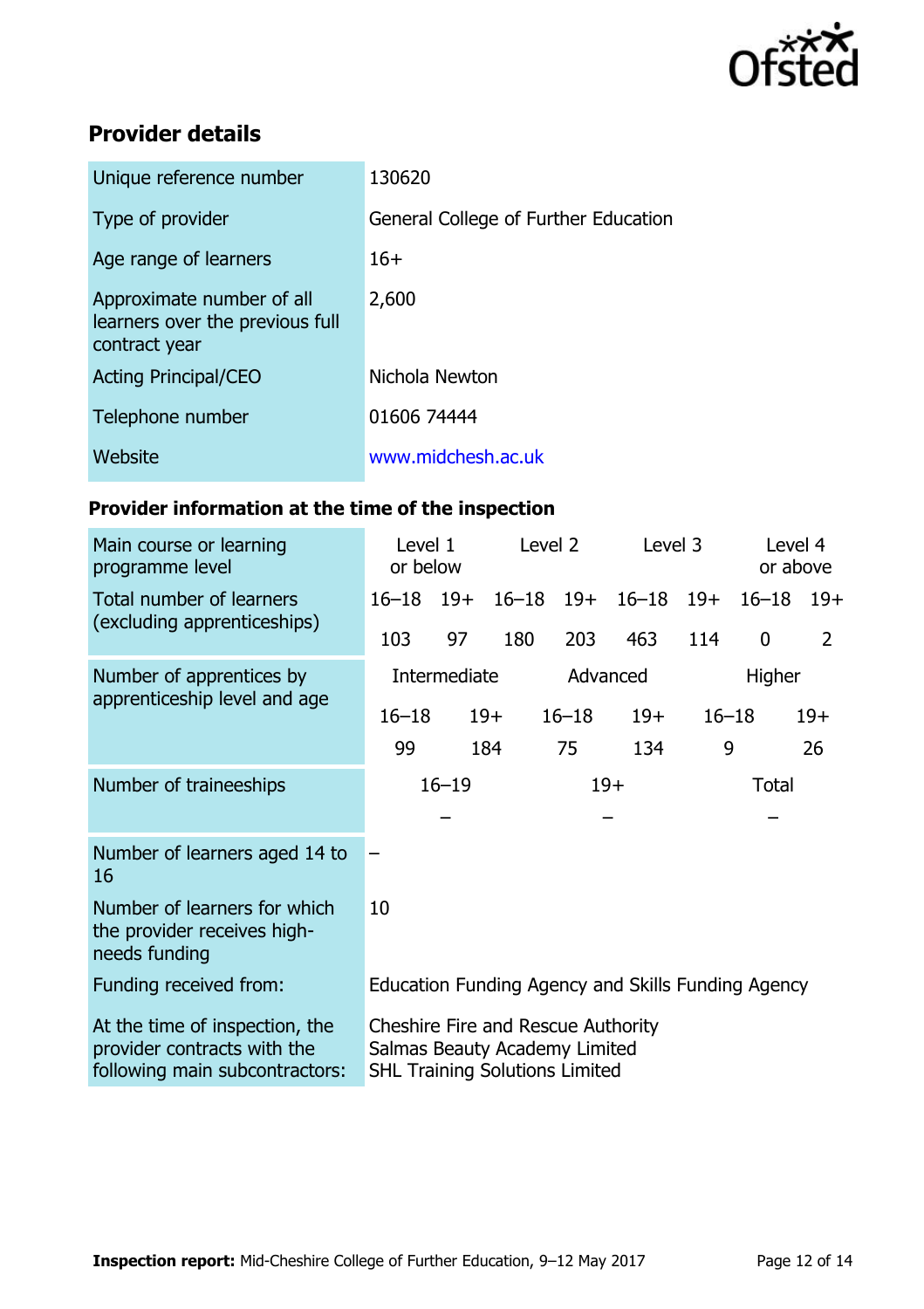

# **Information about this inspection**

The inspection team was assisted by the director of quality and curriculum, as nominee. Inspectors took account of the college's most recent self-assessment report and development plans, and the previous inspection report. Inspectors used group and individual interviews, telephone calls and online questionnaires to gather the views of students and employers; these views are reflected within the report. They observed learning sessions, assessments and progress reviews. The inspection took into account all relevant provision at the college.

### **Inspection team**

| Alison Cameron Brandwood, lead inspector | Her Majesty's Inspector |  |  |  |
|------------------------------------------|-------------------------|--|--|--|
| Andrea Machell                           | Her Majesty's Inspector |  |  |  |
| Suzanne Wainwright                       | Her Majesty's Inspector |  |  |  |
| Jill Gray                                | Ofsted Inspector        |  |  |  |
| Alex Fau-Goodwin                         | Ofsted Inspector        |  |  |  |
| Susan Keenan                             | Ofsted Inspector        |  |  |  |
| <b>Tanya Meredith</b>                    | Ofsted Inspector        |  |  |  |
| Derek Williams                           | Ofsted Inspector        |  |  |  |
| <b>Elaine Price</b>                      | Her Majesty's Inspector |  |  |  |